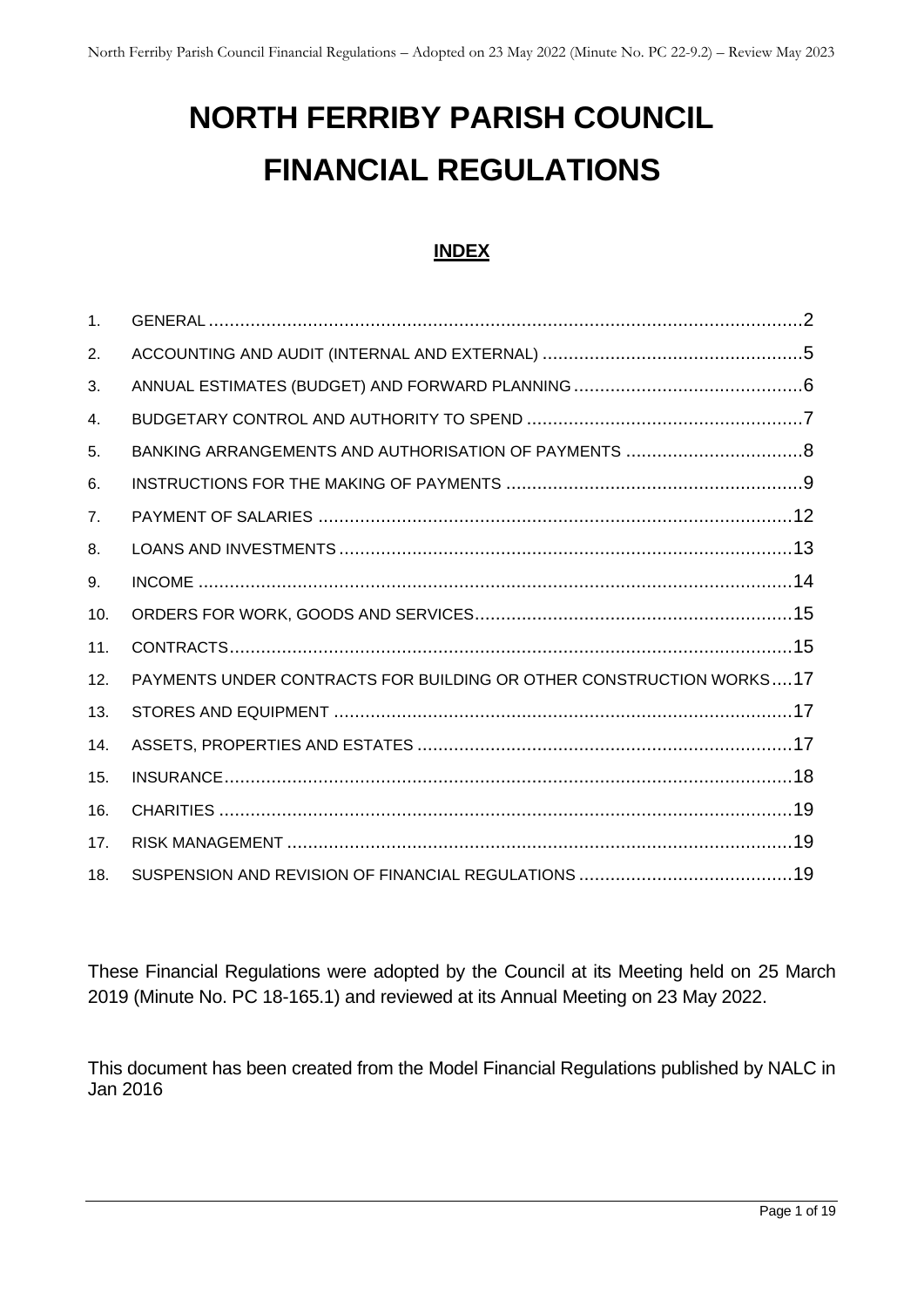## <span id="page-1-0"></span>**1. GENERAL**

- 1.1. These financial regulations govern the conduct of financial management by the council and may only be amended or varied by resolution of the council. Financial regulations are one of the council's three governing policy documents providing procedural guidance for members and officers. Financial regulations must be observed in conjunction with the council's standing orders<sup>1</sup> and any individual financial regulations relating to contracts.
- 1.2. The council is responsible in law for ensuring that its financial management is adequate and effective and that the council has a sound system of internal control which facilitates the effective exercise of the council's functions, including arrangements for the management of risk.
- 1.3. The council's accounting control systems must include measures:
	- for the timely production of accounts;
	- that provide for the safe and efficient safeguarding of public money;
	- to prevent and detect inaccuracy and fraud; and
	- identifying the duties of officers.
- 1.4. These financial regulations demonstrate how the council meets these responsibilities and requirements.
- 1.5. At least once a year, prior to approving the Annual Governance Statement, the council must review the effectiveness of its system of internal control which shall be in accordance with proper practices.
- 1.6. Deliberate or wilful breach of these Regulations by an employee may give rise to disciplinary proceedings.
- 1.7. Members of Council are expected to follow the instructions within these Regulations and not to entice employees to breach them. Failure to follow instructions within these Regulations brings the office of councillor into disrepute.
- 1.8. The Clerk has been appointed as RFO for this council and these regulations will apply accordingly.
- 1.9. The Clerk;
	- acts under the policy direction of the council;
	- administers the council's financial affairs in accordance with all Acts, Regulations and proper practices;

<sup>1</sup> Model standing orders for councils are available in Local Councils Explained © 2013 National Association of Local Councils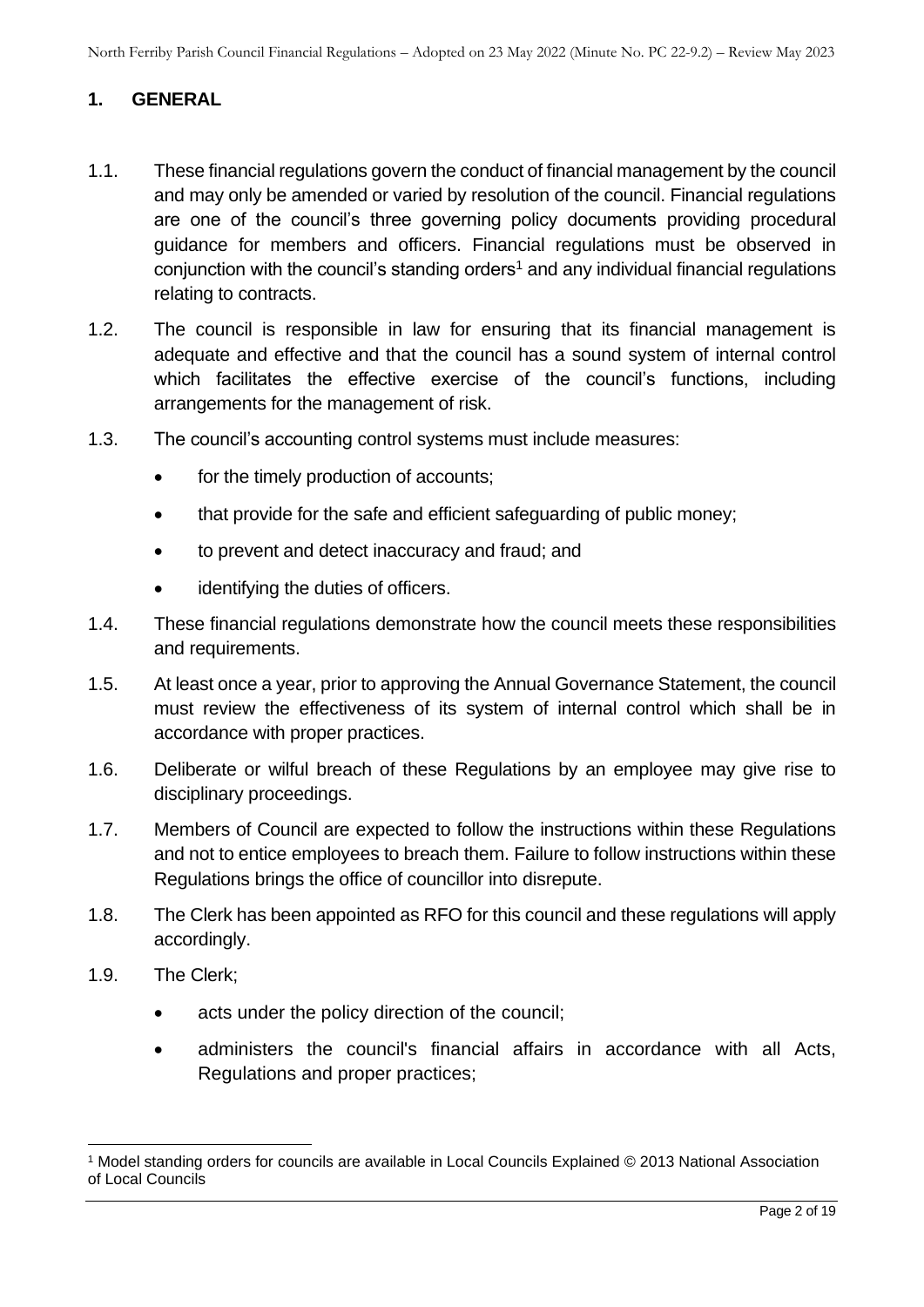- determines on behalf of the council its accounting records and accounting control systems;
- ensures the accounting control systems are observed;
- maintains the accounting records of the council up to date in accordance with proper practices;
- assists the council to secure economy, efficiency and effectiveness in the use of its resources; and
- produces financial management information as required by the council.
- 1.10. The accounting records determined by the Clerk shall be sufficient to show and explain the council's transactions and to enable the Clerk to ensure that any income and expenditure account and statement of balances, or record of receipts and payments and additional information, as the case may be, or management information prepared for the council from time to time comply with the Accounts and Audit Regulations.
- 1.11. The accounting records determined by the Clerk shall in particular contain:
	- entries from day to day of all sums of money received and expended by the council and the matters to which the income and expenditure or receipts and payments account relate;
	- a record of the assets and liabilities of the council: and
	- wherever relevant, a record of the council's income and expenditure in relation to claims made, or to be made, for any contribution, grant or subsidy.
- 1.12. The accounting control systems determined by the Clerk shall include:
	- procedures to ensure that the financial transactions of the council are recorded as soon as reasonably practicable and as accurately and reasonably as possible;
	- procedures to enable the prevention and detection of inaccuracies and fraud and the ability to reconstruct any lost records;
	- identification of the duties of officers dealing with financial transactions and division of responsibilities of those officers in relation to significant transactions;
	- procedures to ensure that uncollectable amounts, including any bad debts are not submitted to the council for approval to be written off except with the approval of the Clerk and that the approvals are shown in the accounting records; and
	- measures to ensure that risk is properly managed.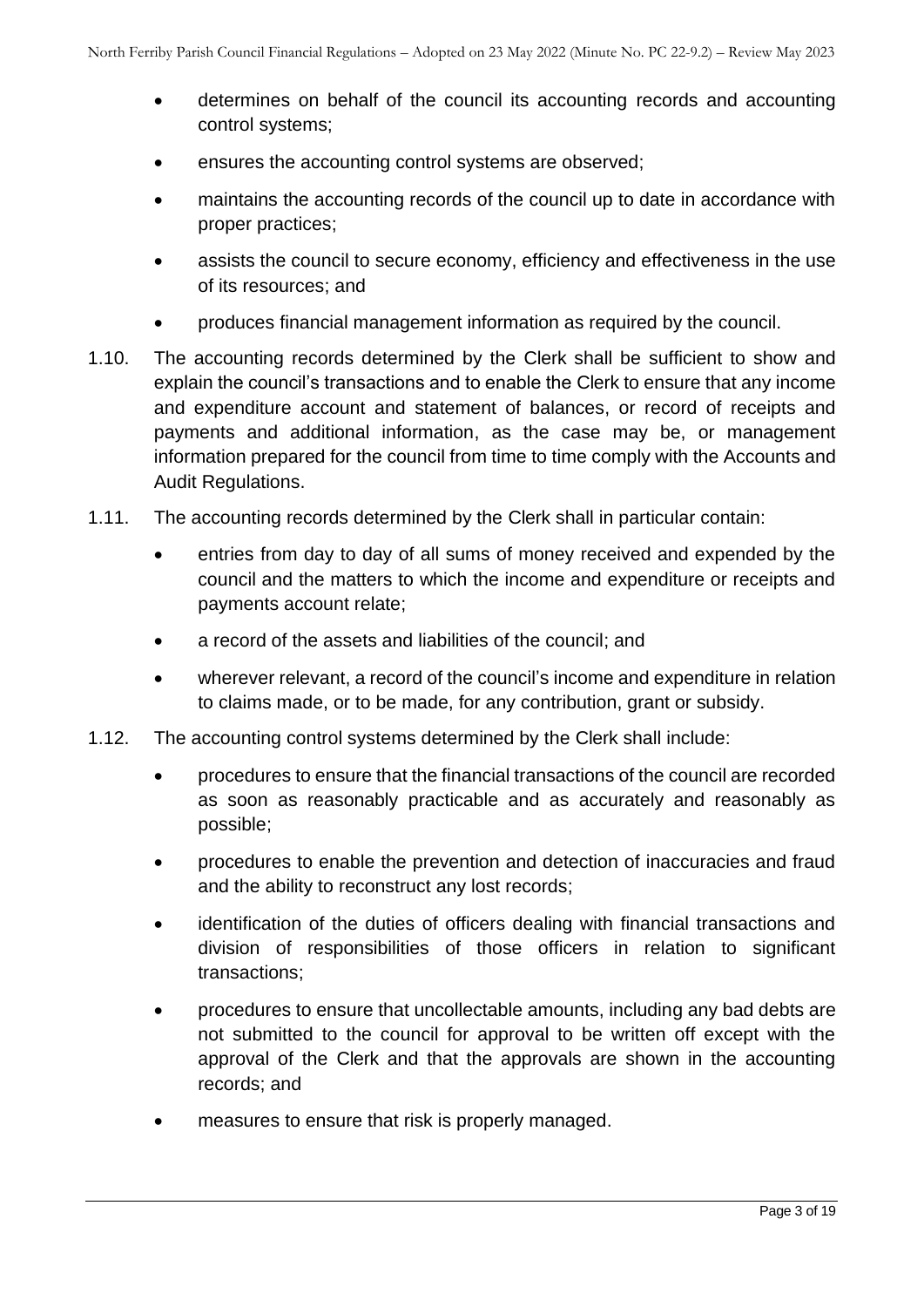- 1.13. The council is not empowered by these Regulations or otherwise to delegate certain specified decisions. In particular any decision regarding:
	- setting the final budget or the precept (council tax requirement);
	- approving accounting statements;
	- approving an annual governance statement;
	- borrowing;
	- writing off bad debts:
	- declaring eligibility for the General Power of Competence; and
	- addressing recommendations in any report from the internal or external auditors,

shall be a matter for the full council only.

- 1.14. In addition the council must:
	- determine and keep under regular review the bank mandate for all council bank accounts;
	- approve any grant or a single commitment in excess of £5,000; and
	- in respect of the annual salary for any employee have regard to recommendations about annual salaries of employees made by the relevant committee in accordance with its terms of reference.
- 1.15. In these financial regulations, references to the Accounts and Audit Regulations or 'the regulations' shall mean the regulations issued under the provisions of section 27 of the Audit Commission Act 1998, or any superseding legislation, and then in force unless otherwise specified.

<span id="page-3-0"></span>In these financial regulations the term 'proper practice' or 'proper practices' shall refer to guidance issued in *Governance and Accountability for Local Councils - a Practitioners' Guide (England)* issued by the Joint Practitioners Advisory Group (JPAG), available from the websites of NALC and the Society for Local Council Clerks (SLCC).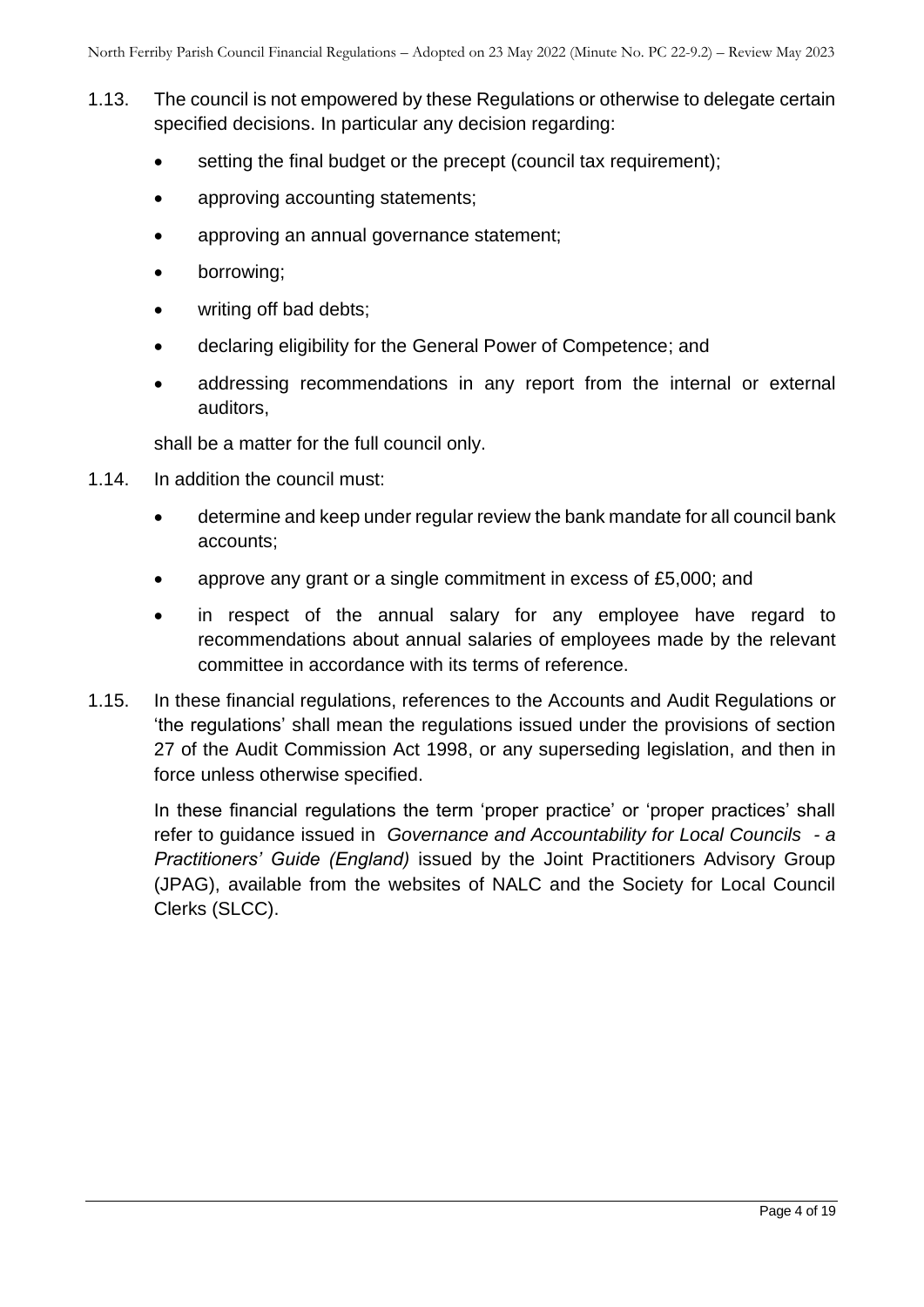## **2. ACCOUNTING AND AUDIT (INTERNAL AND EXTERNAL)**

- 2.1. All accounting procedures and financial records of the council shall be determined by the Clerk in accordance with the Accounts and Audit Regulations, appropriate guidance and proper practices.
- 2.2. On a regular basis, at least once in each quarter, and at each financial year end, a member other than the Chairman or a cheque signatory shall be appointed to verify bank reconciliations (for all accounts) produced by the Clerk. The member shall sign the reconciliations and the original bank statements (or similar document) as evidence of verification. This activity shall on conclusion be reported, including any exceptions, to and noted by the council.
- 2.3. The Clerk shall complete the annual statement of accounts, annual report, and any related documents of the council contained in the Annual Return (as specified in proper practices) as soon as practicable after the end of the financial year and having certified the accounts shall submit them and report thereon to the council within the timescales set by the Accounts and Audit Regulations.
- 2.4. The council shall ensure that there is an adequate and effective system of internal audit of its accounting records, and of its system of internal control in accordance with proper practices. Any officer or member of the council shall make available such documents and records as appear to the council to be necessary for the purpose of the audit and shall, as directed by the council, supply the Clerk, internal auditor, or external auditor with such information and explanation as the council considers necessary for that purpose.
- 2.5. The internal auditor shall be appointed by and shall carry out the work in relation to internal controls required by the council in accordance with proper practices.
- 2.6. The internal auditor shall:
	- be competent and independent of the financial operations of the council;
	- report to council in writing, or in person, on a regular basis with a minimum of one annual written report during each financial year;
	- to demonstrate competence, objectivity and independence, be free from any actual or perceived conflicts of interest, including those arising from family relationships; and
	- have no involvement in the financial decision making, management or control of the council.
- 2.7. Internal or external auditors may not under any circumstances:
	- perform any operational duties for the council;
	- initiate or approve accounting transactions; or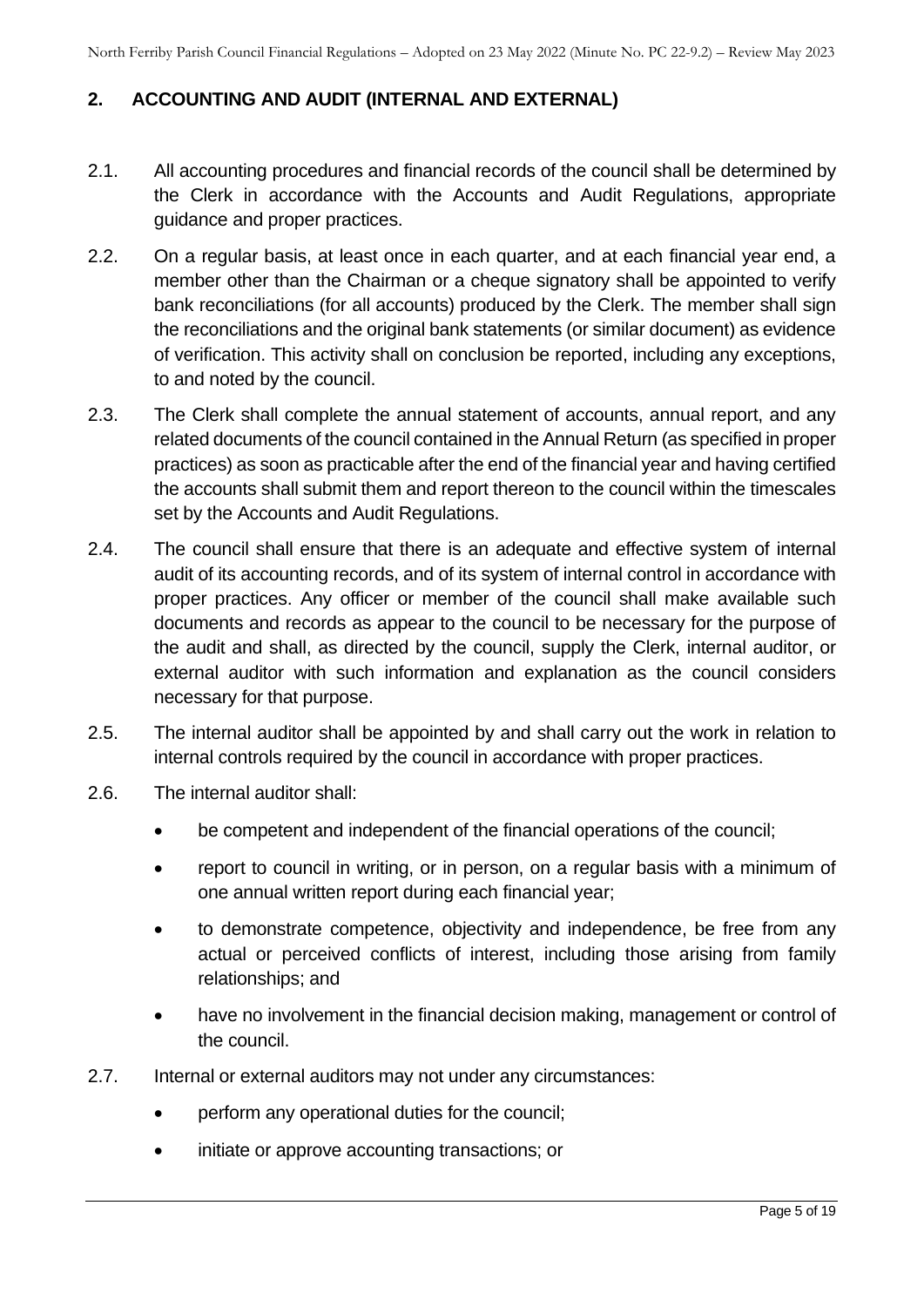- direct the activities of any council employee, except to the extent that such employees have been appropriately assigned to assist the internal auditor.
- 2.8. For the avoidance of doubt, in relation to internal audit the terms 'independent' and 'independence' shall have the same meaning as is described in proper practices.
- 2.9. The Clerk shall make arrangements for the exercise of electors' rights in relation to the accounts including the opportunity to inspect the accounts, books, and vouchers and display or publish any notices and statements of account required by Audit Commission Act 1998, or any superseding legislation, and the Accounts and Audit Regulations.
- 2.10. The Clerk shall, without undue delay, bring to the attention of all councillors any correspondence or report from internal or external auditors.

## <span id="page-5-0"></span>**3. ANNUAL ESTIMATES (BUDGET) AND FORWARD PLANNING**

- 3.1. Each committee (if any) shall review its next year's forecast of revenue and capital receipts and payments. Having regard to the forecast, it shall thereafter formulate and submit proposals for the following financial year to the council not later than the end of November.
- 3.2. The Clerk must each year, by no later than November, prepare detailed estimates of all receipts and payments including the use of reserves and all sources of funding for the following financial year in the form of a budget to be considered by the council.
- 3.3. The council shall consider annual budget proposals in relation to the council's three year forecast of revenue and capital receipts and payments including recommendations for the use of reserves and sources of funding and update the forecast accordingly.
- 3.4. The council shall fix the precept not later than by the end of January each year. The Clerk shall issue the precept to the billing authority and shall supply each member with a copy of the approved annual budget.
- <span id="page-5-1"></span>3.5. The approved annual budget shall form the basis of financial control for the ensuing year.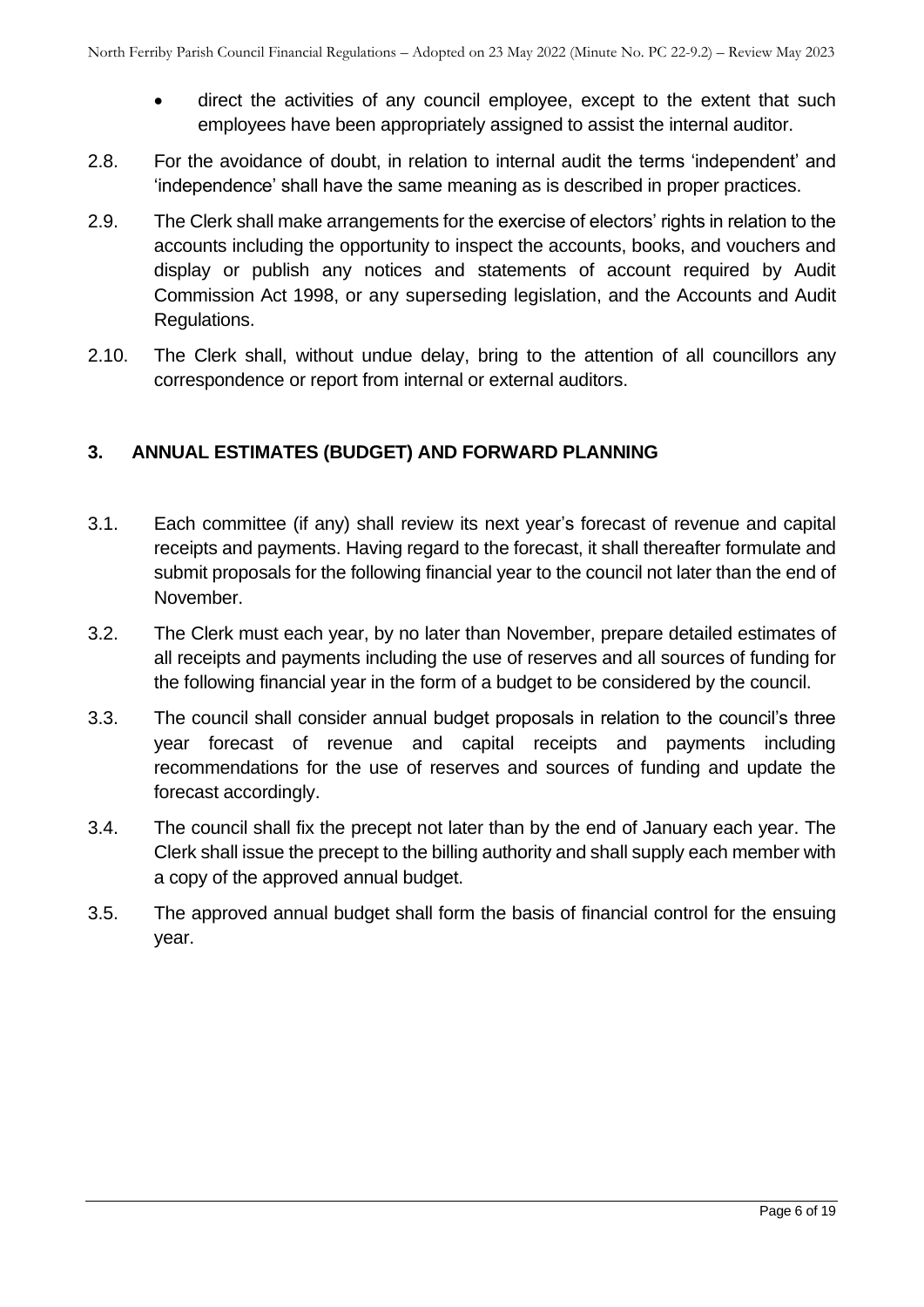# **4. BUDGETARY CONTROL AND AUTHORITY TO SPEND**

- 4.1. Expenditure not within the authorised budget must be approved using the following rules:
	- by the council for all items over £1000:
	- by a duly delegated committee of the council for items up to £1000; or
	- by the Clerk, in conjunction with Chairman of Council or Chairman of the appropriate committee, for any items below £500

Such authority is to be evidenced by a minute or by an authorisation slip duly signed by the Clerk, and where necessary also by the appropriate Chairman.

Contracts may not be disaggregated to avoid controls imposed by these regulations.

- 4.2. No expenditure may be authorised that will exceed the amount provided in the revenue budget for that class of expenditure other than by resolution of the council, or duly delegated committee. During the budget year and with the approval of council having considered fully the implications for public services, unspent and available amounts may be moved to other budget headings or to an earmarked reserve as appropriate ('virement').
- 4.3. The salary budgets are to be reviewed at least annually in October for the following financial year and such review shall be evidenced by a hard copy schedule signed by the Clerk and the Chairman of Council or relevant committee. The Clerk will inform committees of any changes impacting on their budget requirement for the coming year in good time.
- 4.4. In cases of extreme risk to the delivery of council services, the clerk may authorise revenue expenditure on behalf of the council which in the clerk's judgement it is necessary to carry out. Such expenditure includes repair, replacement or other work, whether or not there is any budgetary provision for the expenditure, subject to a limit of £500. The Clerk shall report such action to the Chairman as soon as possible and to the council as soon as practicable thereafter.
- 4.5. No expenditure shall be authorised in relation to any capital project and no contract entered into or tender accepted involving capital expenditure unless the council is satisfied that the necessary funds are available and the requisite borrowing approval has been obtained.
- 4.6. All capital works shall be administered in accordance with the council's standing orders and financial regulations relating to contracts.
- 4.7. The Clerk shall regularly provide the council with a statement of receipts and payments to date under each head of the budgets, comparing actual expenditure to the appropriate date against that planned as shown in the budget. These statements are to be prepared at least at the end of each financial quarter and shall show explanations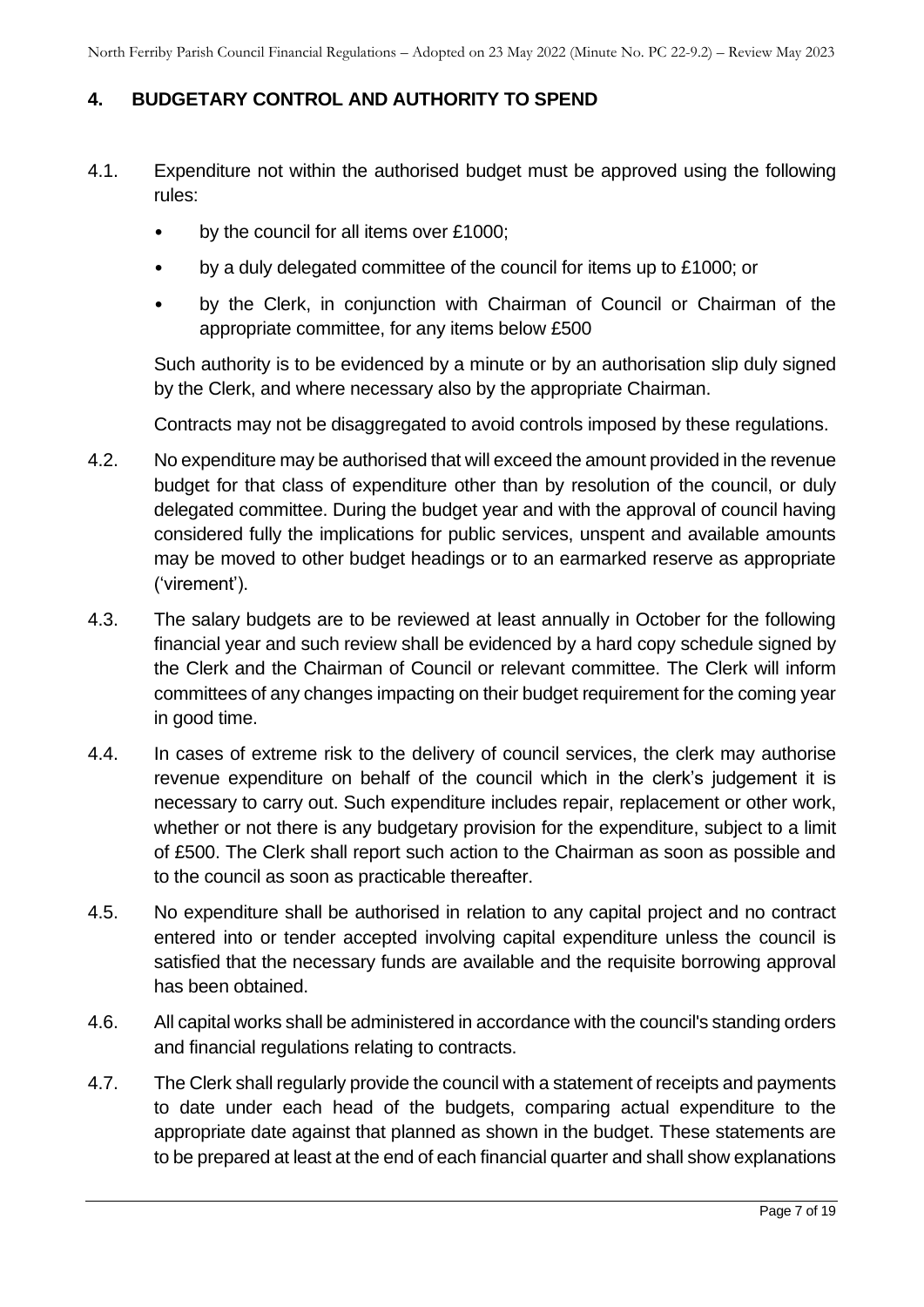of material variances. For this purpose, "material" shall be in excess of £100 or 15% of the budget.

4.8. Changes in earmarked reserves shall be approved by council as part of the budgetary control process.

#### <span id="page-7-0"></span>**5. BANKING ARRANGEMENTS AND AUTHORISATION OF PAYMENTS**

- 5.1. The council's banking arrangements, including the bank mandate, shall be made by the Clerk and approved by the council; banking arrangements may not be delegated to a committee. They shall be regularly reviewed for safety and efficiency.
- 5.2. The Clerk shall prepare a schedule of payments requiring authorisation, forming part of the Agenda for the Meeting and, together with the relevant invoices, present the schedule to council. The council shall review the schedule for compliance and, having satisfied itself shall authorise payment by a resolution of the council. A detailed list of all payments shall be disclosed within or as an attachment to the minutes of the meeting at which payment was authorised. Personal payments (including salaries, wages, expenses and any payment made in relation to the termination of a contract of employment) may be summarised to remove public access to any personal information.
- 5.3. All invoices for payment shall be examined, verified and certified by the Clerk to confirm that the work, goods or services to which each invoice relates has been received, carried out, examined and represents expenditure previously approved by the council.
- 5.4. The Clerk shall examine invoices for arithmetical accuracy and analyse them to the appropriate expenditure heading. The Clerk shall take all steps to pay all invoices submitted, and which are in order, at the next available council meeting.
- 5.5. The Clerk shall have delegated authority to authorise the payment of items only in the following circumstances:
	- a) If a payment is necessary to avoid a charge to interest under the Late Payment of Commercial Debts (Interest) Act 1998, and the due date for payment is before the next scheduled Meeting of council, where the Clerk certifies that there is no dispute or other reason to delay payment, provided that a list of such payments shall be submitted to the next appropriate meeting of council;
	- b) An expenditure item authorised under 5.6 below (continuing contracts and obligations) provided that a list of such payments shall be submitted to the next appropriate meeting of council; or
	- c) fund transfers within the councils banking arrangements up to the sum of £10,000, provided that a list of such payments shall be submitted to the next appropriate meeting of council.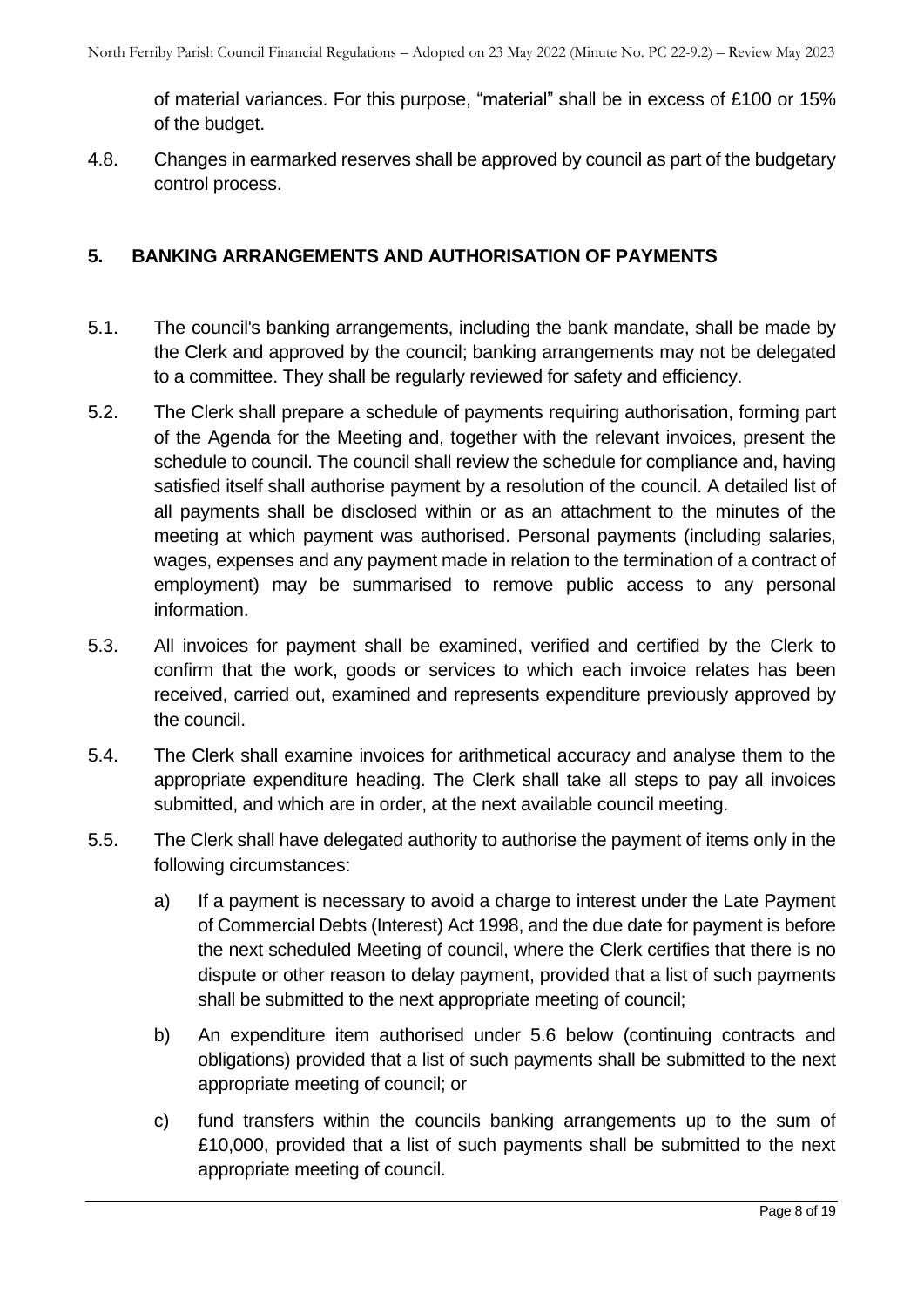- 5.6. For each financial year the Clerk may draw up a list of due payments which arise on a regular basis as the result of a continuing contract, statutory duty, or obligation (such as but not exclusively) Salaries, PAYE and NI, Superannuation Fund and regular maintenance contracts and the like for which council may authorise payment for the year provided that the requirements of regulation 4.1 (Budgetary Controls) are adhered to, provided also that a list of such payments shall be submitted to the next appropriate meeting of council.
- 5.7. A record of regular payments made under 5.6 above shall be drawn up and be signed by two members on each and every occasion when payment is authorised - thus controlling the risk of duplicated payments being authorised and / or made.
- 5.8. In respect of grants a duly authorised committee shall approve expenditure within any limits set by council and in accordance with any policy statement approved by council. Any Revenue or Capital Grant in excess of £500 shall before payment, be subject to ratification by resolution of the council.
- 5.9. Members are subject to the Code of Conduct that has been adopted by the council and shall comply with the Code and Standing Orders when a decision to authorise or instruct payment is made in respect of a matter in which they have a disclosable pecuniary or other interest, unless a dispensation has been granted.
- 5.10. The council will aim to rotate the duties of members in these Regulations so that onerous duties are shared out as evenly as possible over time.
- 5.11. Any changes in the recorded details of suppliers, such as bank account records, shall be approved in writing by a Member.

# <span id="page-8-0"></span>**6. INSTRUCTIONS FOR THE MAKING OF PAYMENTS**

- 6.1. The council will make safe and efficient arrangements for the making of its payments.
- 6.2. Following authorisation under Financial Regulation 5 above, the council, a duly delegated committee or, if so delegated, the Clerk shall give instruction that a payment shall be made.
- 6.3. All payments shall be effected by cheque or other instructions to the council's bankers, or otherwise, in accordance with a resolution of council.
- 6.4. Cheques or orders for payment drawn on the bank account in accordance with the schedule as presented to council or committee shall be signed by two members of council in accordance with a resolution instructing that payment. A member who is a bank signatory, having a connection by virtue of family or business relationships with the beneficiary of a payment, should not, under normal circumstances, be a signatory to the payment in question.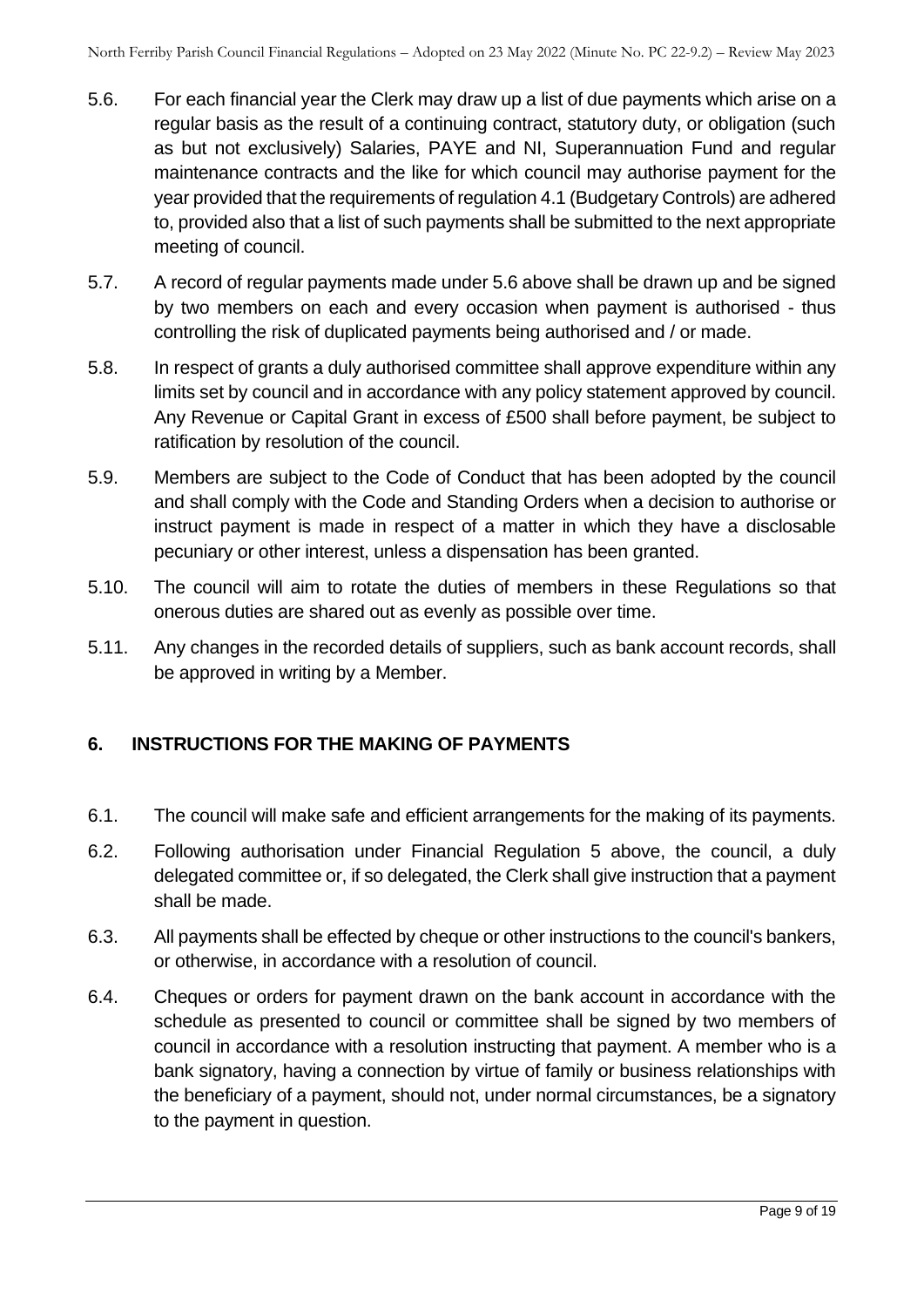- 6.5. To indicate agreement of the details shown on the cheque or order for payment with the counterfoil and the invoice or similar documentation, the signatories shall each also initial the cheque counterfoil.
- 6.6. Cheques or orders for payment shall not normally be presented for signature other than at a council or committee meeting (including immediately before or after such a meeting). Any signatures obtained away from such meetings shall be reported to the council at the next convenient meeting.
- 6.7. If thought appropriate by the council, payment for utility supplies (energy, telephone and water) and any National Non-Domestic Rates may be made by variable direct debit provided that the instructions are signed by two members and any payments are reported to council as made. The approval of the use of a variable direct debit shall be renewed by resolution of the council at least every two years.
- 6.8. If thought appropriate by the council, payment for certain items (principally salaries) may be made by banker's standing order provided that the instructions are signed, or otherwise evidenced by two members are retained and any payments are reported to council as made. The approval of the use of a banker's standing order shall be renewed by resolution of the council at least every two years.
- 6.9. If thought appropriate by the council, payment for certain items may be made by BACS or CHAPS methods provided that the instructions for each payment are signed, or otherwise evidenced, by two authorised bank signatories, are retained and any payments are reported to council as made. The approval of the use of BACS or CHAPS shall be renewed by resolution of the council at least every two years.
- 6.10. If thought appropriate by the council payment for certain items may be made by internet banking transfer provided evidence is retained showing which members approved the payment.
- 6.11. Where a computer requires use of a personal identification number (PIN) or other password(s), for access to the council's records on that computer, a note shall be made of the PIN and Passwords and shall be handed to and retained by the Chairman of Council in a sealed dated envelope. This envelope may not be opened other than in the presence of two other councillors. After the envelope has been opened, in any circumstances, the PIN and / or passwords shall be changed as soon as practicable. The fact that the sealed envelope has been opened, in whatever circumstances, shall be reported to all members immediately and formally to the next available meeting of the council. This will not be required for a member's personal computer used only for remote authorisation of bank payments.
- 6.12. No employee or councillor shall disclose any PIN or password, relevant to the working of the council or its bank accounts, to any person not authorised in writing by the council or a duly delegated committee.
- 6.13. Regular back-up copies of the records on any computer shall be made and shall be stored securely away from the computer in question, and preferably off site.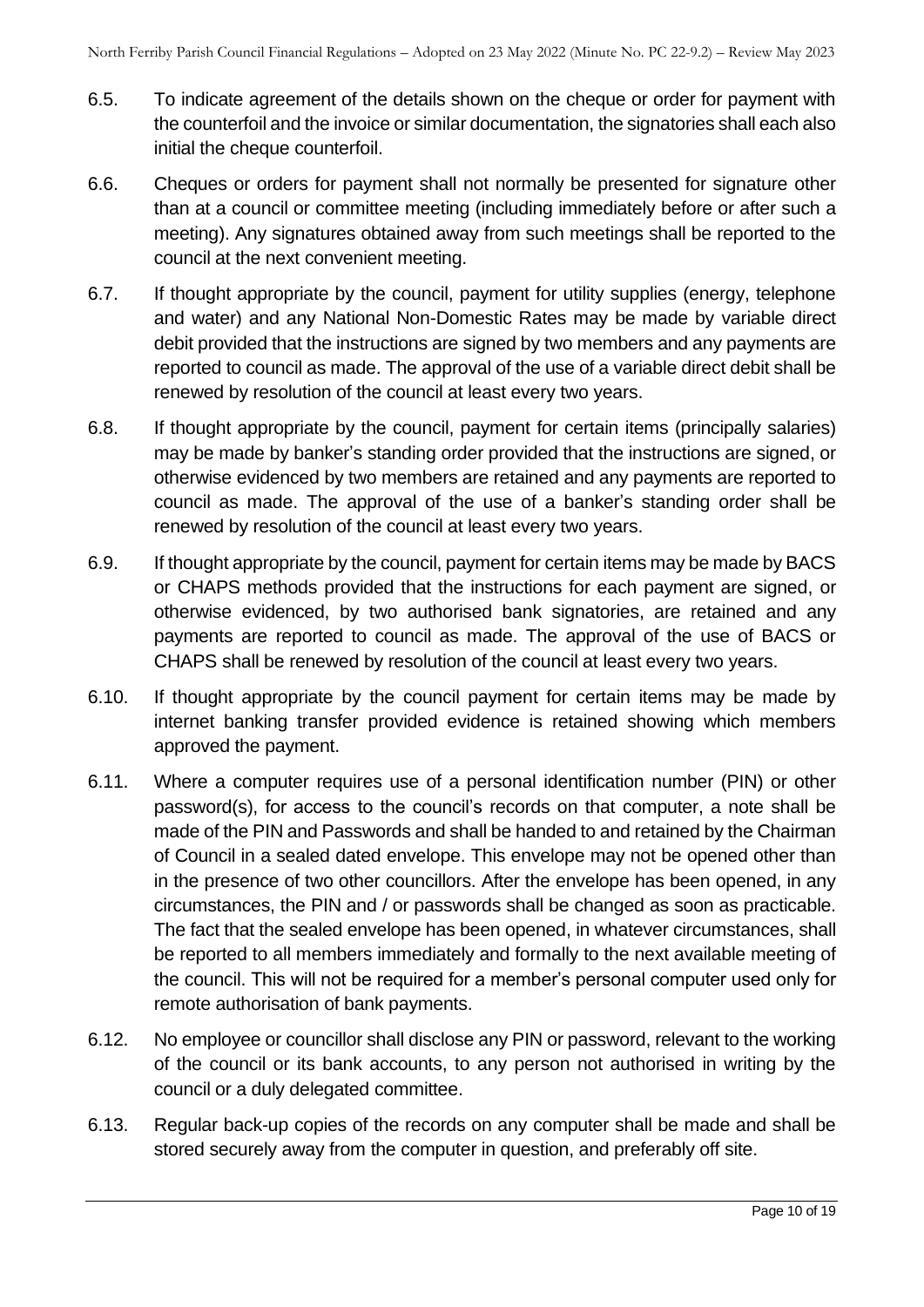- 6.14. The council, and any members using computers for the council's financial business, shall ensure that anti-virus, anti-spyware and firewall software with automatic updates, together with a high level of security, is used.
- 6.15. Where internet banking arrangements are made with any bank, the Clerk shall be appointed as the Service Administrator. The bank mandate approved by the council shall identify a number of councillors who will be authorised to approve transactions on those accounts. The bank mandate will state clearly the amounts of payments that can be instructed by the use of the Service Administrator alone, or by the Service Administrator with a stated number of approvals.
- 6.16. Access to any internet banking accounts will be directly to the access page (which may be saved under "favourites"), and not through a search engine or e-mail link. Remembered or saved passwords facilities must not be used on any computer used for council banking work. Breach of this Regulation will be treated as a very serious matter under these regulations.
- 6.17. Changes to account details for suppliers, which are used for internet banking may only be changed on written hard copy notification by the supplier and supported by hard copy authority for change signed by the Clerk and a member. A programme of regular checks of standing data with suppliers will be followed.
- 6.18. Any Debit Card issued for use will be specifically restricted to the Clerk and will also be restricted to a single transaction maximum value of £500 unless authorised by council in writing before any order is placed.
- 6.19. A pre-paid debit card may be issued to employees with varying limits. These limits will be set by the council. Transactions and purchases made will be reported to the council and authority for topping-up shall be at the discretion of the council.
- 6.20. Any corporate credit card or trade card account opened by the council will be specifically restricted to use by the Clerk and shall be subject to automatic payment in full at each month-end.
- 6.21. The council will not maintain any form of cash float. All cash received must be banked intact. Any payments made in cash by the Clerk (for example for postage or minor stationery items) shall be refunded on a regular basis, at least quarterly.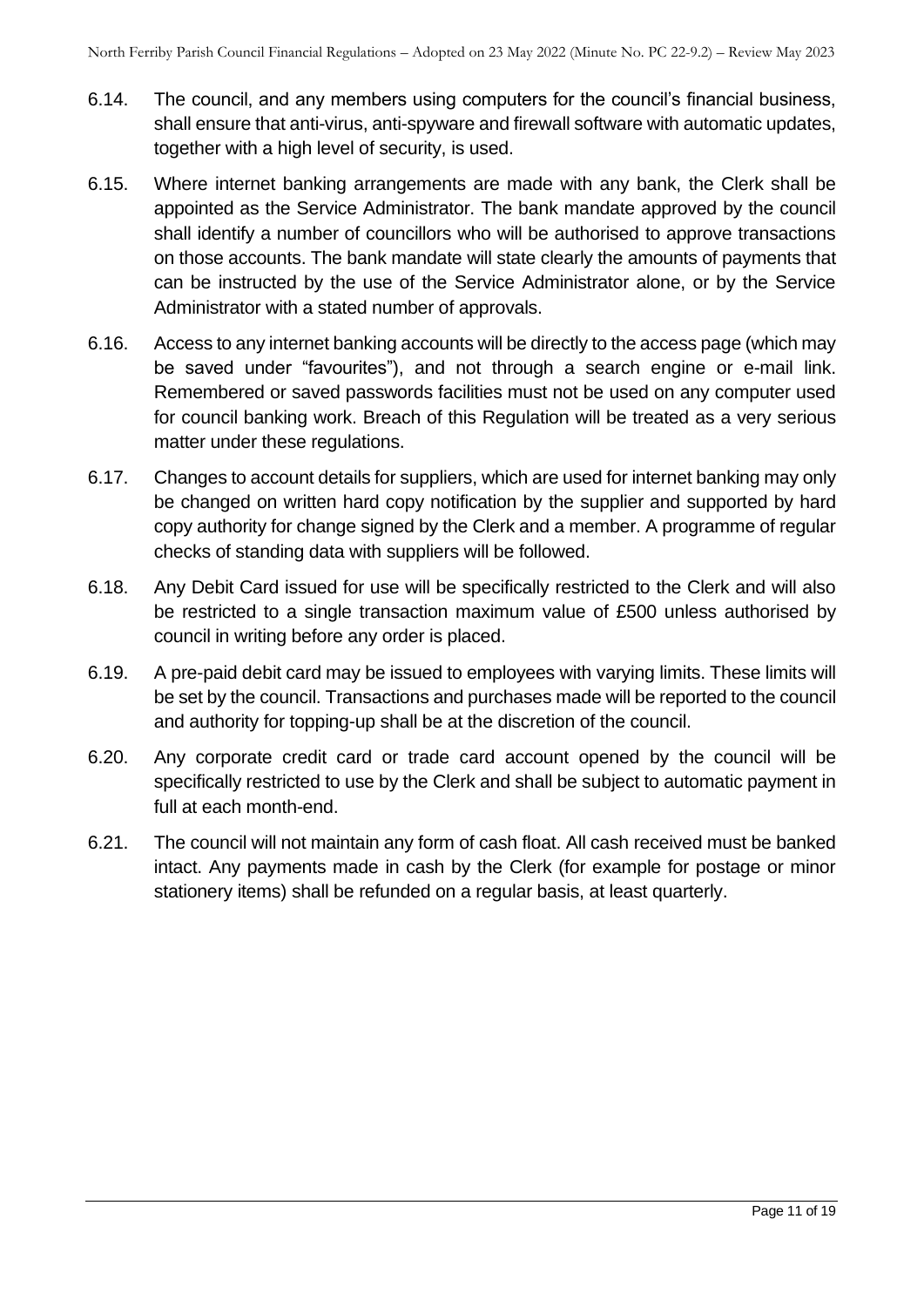# <span id="page-11-0"></span>**7. PAYMENT OF SALARIES**

- 7.1. As an employer, the council shall make arrangements to meet fully the statutory requirements placed on all employers by PAYE and National Insurance legislation. The payment of all salaries shall be made in accordance with payroll records and the rules of PAYE and National Insurance currently operating, and salary rates shall be as agreed by council, or duly delegated committee.
- 7.2. Payment of salaries and payment of deductions from salary such as may be required to be made for tax, national insurance and pension contributions, or similar statutory or discretionary deductions must be made in accordance with the payroll records and on the appropriate dates stipulated in employment contracts, provided that each payment is reported to the next available council meeting, as set out in these regulations above.
- 7.3. No changes shall be made to any employee's pay, emoluments, or terms and conditions of employment without the prior consent of the council.
- 7.4. Each and every payment to employees of net salary and to the appropriate creditor of the statutory and discretionary deductions shall be recorded in a separate confidential record (confidential cash book). This confidential record is not open to inspection or review (under the Freedom of Information Act 2000 or otherwise) other than:
	- a) by any councillor who can demonstrate a need to know;
	- b) by the internal auditor;
	- c) by the external auditor; or
	- d) by any person authorised under Audit Commission Act 1998, or any superseding legislation.
- 7.5. The total of such payments in each calendar month shall be reported with all other payments as made as may be required under these Financial Regulations, to ensure that only payments due for the period have actually been paid.
- 7.6. An effective system of personal performance management should be maintained for the senior officers.
- 7.7. Any termination payments shall be supported by a clear business case and reported to the council. Termination payments shall only be authorised by council.
- 7.8. Before employing interim staff the council must consider a full business case.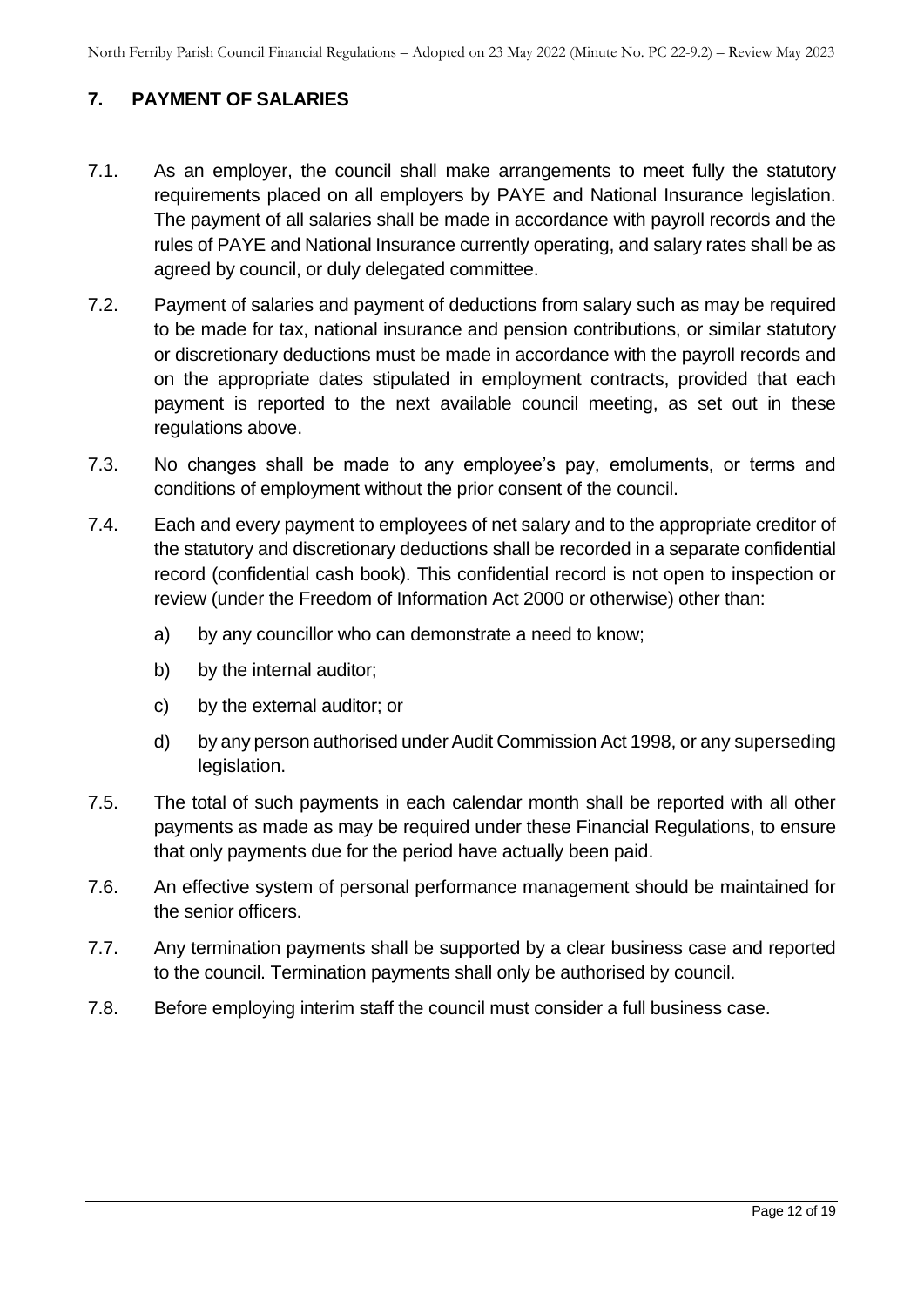#### <span id="page-12-0"></span>**8. LOANS AND INVESTMENTS**

- 8.1. All borrowings shall be effected in the name of the council, after obtaining any necessary borrowing approval. Any application for borrowing approval shall be approved by Council as to terms and purpose. The application for borrowing approval, and subsequent arrangements for the loan shall only be approved by full council.
- 8.2. Any financial arrangement which does not require formal borrowing approval from the Secretary of State/Welsh Assembly Government (such as Hire Purchase or Leasing of tangible assets) shall be subject to approval by the full council. In each case a report in writing shall be provided to council in respect of value for money for the proposed transaction.
- 8.3. The council will arrange with the council's banks and investment providers for the sending of a copy of each statement of account to the Chairman of the council at the same time as one is issued to the Clerk.
- 8.4. All loans and investments shall be negotiated in the name of the council and shall be for a set period in accordance with council policy.
- 8.5. The council shall consider the need for an Investment Strategy and Policy which, if drawn up, shall be in accordance with relevant regulations, proper practices and guidance. Any Strategy and Policy shall be reviewed by the council at least annually.
- 8.6. All investments of money under the control of the council shall be in the name of the council.
- 8.7. All investment certificates and other documents relating thereto shall be retained in the custody of the Clerk.
- 8.8. Payments in respect of short term or long term investments, including transfers between bank accounts held in the same bank, or branch, shall be made in accordance with Regulation 5 (Authorisation of payments) and Regulation 6 (Instructions for payments).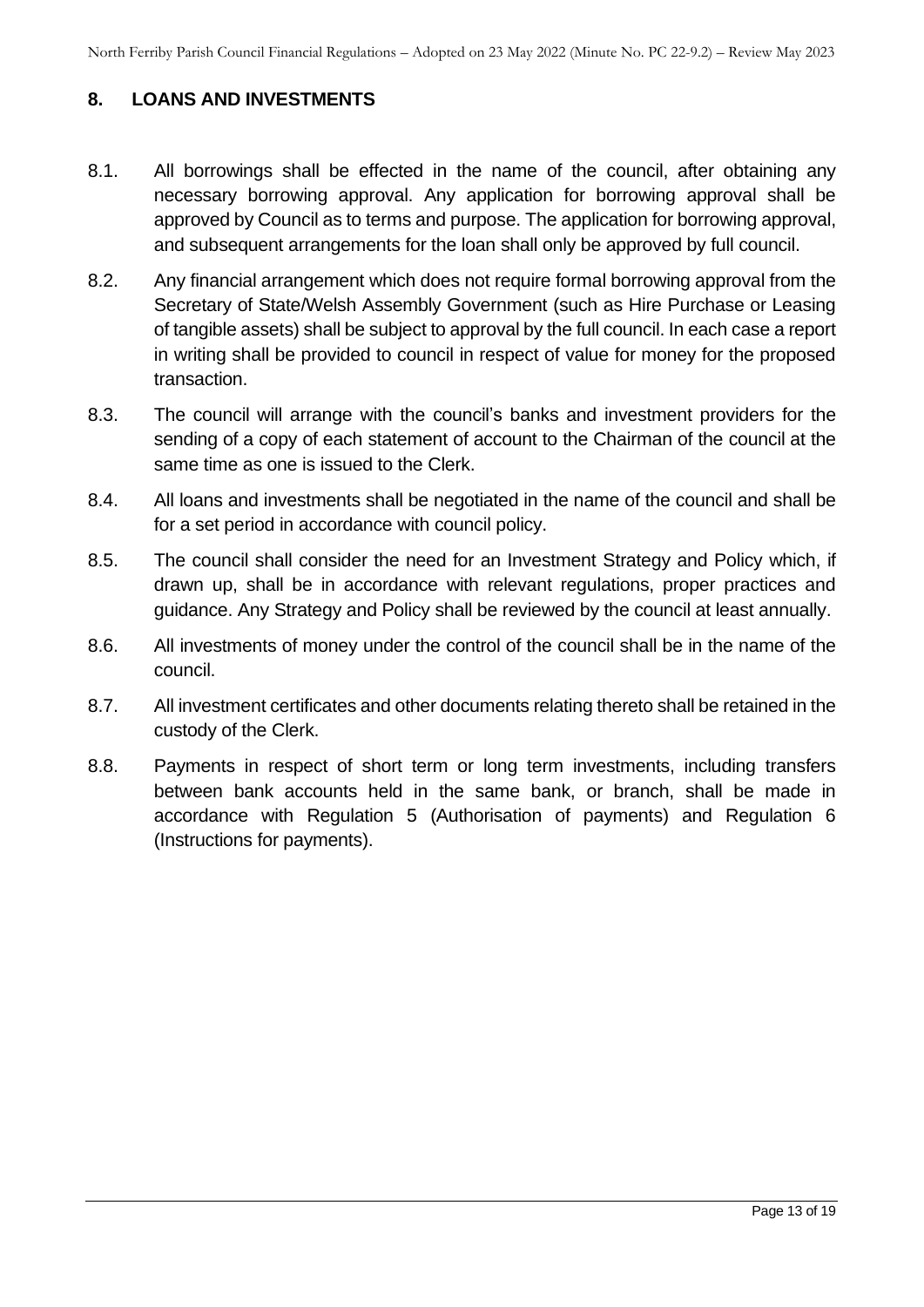## <span id="page-13-0"></span>**9. INCOME**

- 9.1. The collection of all sums due to the council shall be the responsibility of and under the supervision of the Clerk.
- 9.2. Particulars of all charges to be made for work done, services rendered or goods supplied shall be agreed annually by the council, notified to the Clerk and the Clerk shall be responsible for the collection of all accounts due to the council.
- 9.3. The council will review all fees and charges at least annually, following a report of the Clerk.
- 9.4. Any sums found to be irrecoverable and any bad debts shall be reported to the council and shall be written off in the year.
- 9.5. All sums received on behalf of the council shall be banked intact as directed by the Clerk. In all cases, all receipts shall be deposited with the council's bankers with such frequency as the Clerk considers necessary.
- 9.6. The origin of each receipt shall be entered on the paying-in slip.
- 9.7. Personal cheques shall not be cashed out of money held on behalf of the council.
- 9.8. The Clerk shall promptly complete any VAT Return that is required. Any repayment claim due in accordance with VAT Act 1994 section 33 shall be made at least annually coinciding with the financial year end.
- 9.9. Where any significant sums of cash are regularly received by the council, the Clerk shall take such steps as are agreed by the council to ensure that more than one person is present when the cash is counted in the first instance, that there is a reconciliation to some form of control such as ticket issues, and that appropriate care is taken in the security and safety of individuals banking such cash.
- 9.10. Any income arising which is the property of a charitable trust shall be paid into a charitable bank account. Instructions for the payment of funds due from the charitable trust to the council (to meet expenditure already incurred by the authority) will be given by the Managing Trustees of the charity meeting separately from any council meeting (see also Regulation 16 below).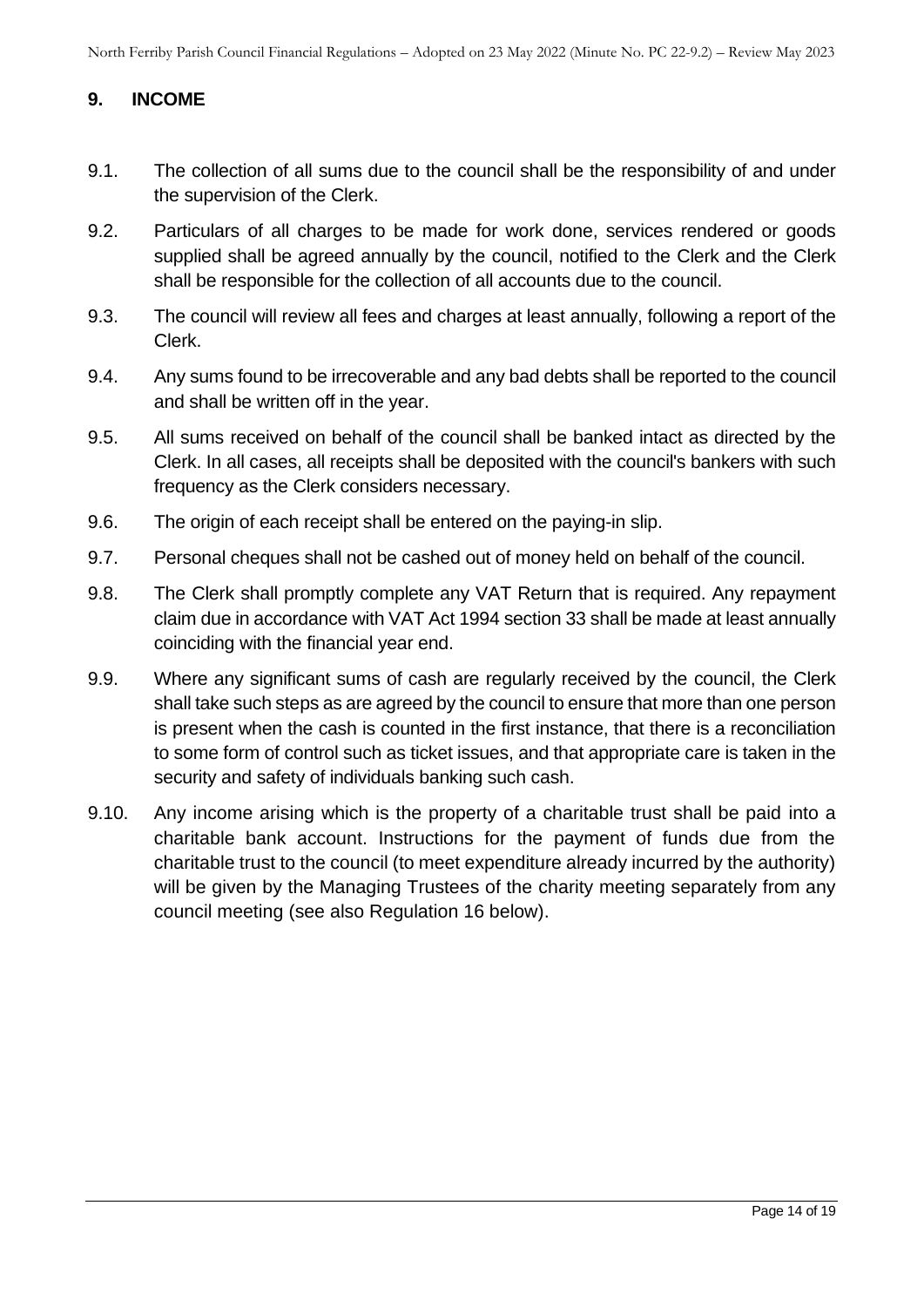#### <span id="page-14-0"></span>**10. ORDERS FOR WORK, GOODS AND SERVICES**

- 10.1. An official order or letter shall be issued for all work, goods and services unless a formal contract is to be prepared or an official order would be inappropriate. Copies of orders shall be retained.
- 10.2. Order books shall be controlled by the Clerk.
- 10.3. All members and officers are responsible for obtaining value for money at all times. An officer issuing an official order shall ensure as far as reasonable and practicable that the best available terms are obtained in respect of each transaction, usually by obtaining three or more quotations or estimates from appropriate suppliers, subject to any *de minimis* provisions in Regulation 11.1 below.
- 10.4. A member may not issue an official order or make any contract on behalf of the council.
- 10.5. The Clerk shall verify the lawful nature of any proposed purchase before the issue of any order, and in the case of new or infrequent purchases or payments, the Clerk shall ensure that the statutory authority shall be reported to the meeting at which the order is approved so that the minutes can record the power being used.

#### <span id="page-14-1"></span>**11. CONTRACTS**

- 11.1. Procedures as to contracts are laid down as follows:
	- a. Every contract shall comply with these financial regulations, and no exceptions shall be made otherwise than in an emergency provided that this regulation need not apply to contracts which relate to items (i) to (vi) below:
		- i. for the supply of gas, electricity, water, sewerage and telephone services;
		- ii. for specialist services such as are provided by solicitors, accountants, surveyors and planning consultants;
		- iii. for work to be executed or goods or materials to be supplied which consist of repairs to or parts for existing machinery or equipment or plant;
		- iv. for work to be executed or goods or materials to be supplied which constitute an extension of an existing contract by the council;
		- v. for additional audit work of the external auditor up to an estimated value of £500 (in excess of this sum the Clerk shall act after consultation with the Chairman and Vice Chairman of council); and
		- vi. for goods or materials proposed to be purchased which are proprietary articles and / or are only sold at a fixed price.
	- b. Where the council intends to procure or award a public supply contract, public service contract or public works contract as defined by The Public Contracts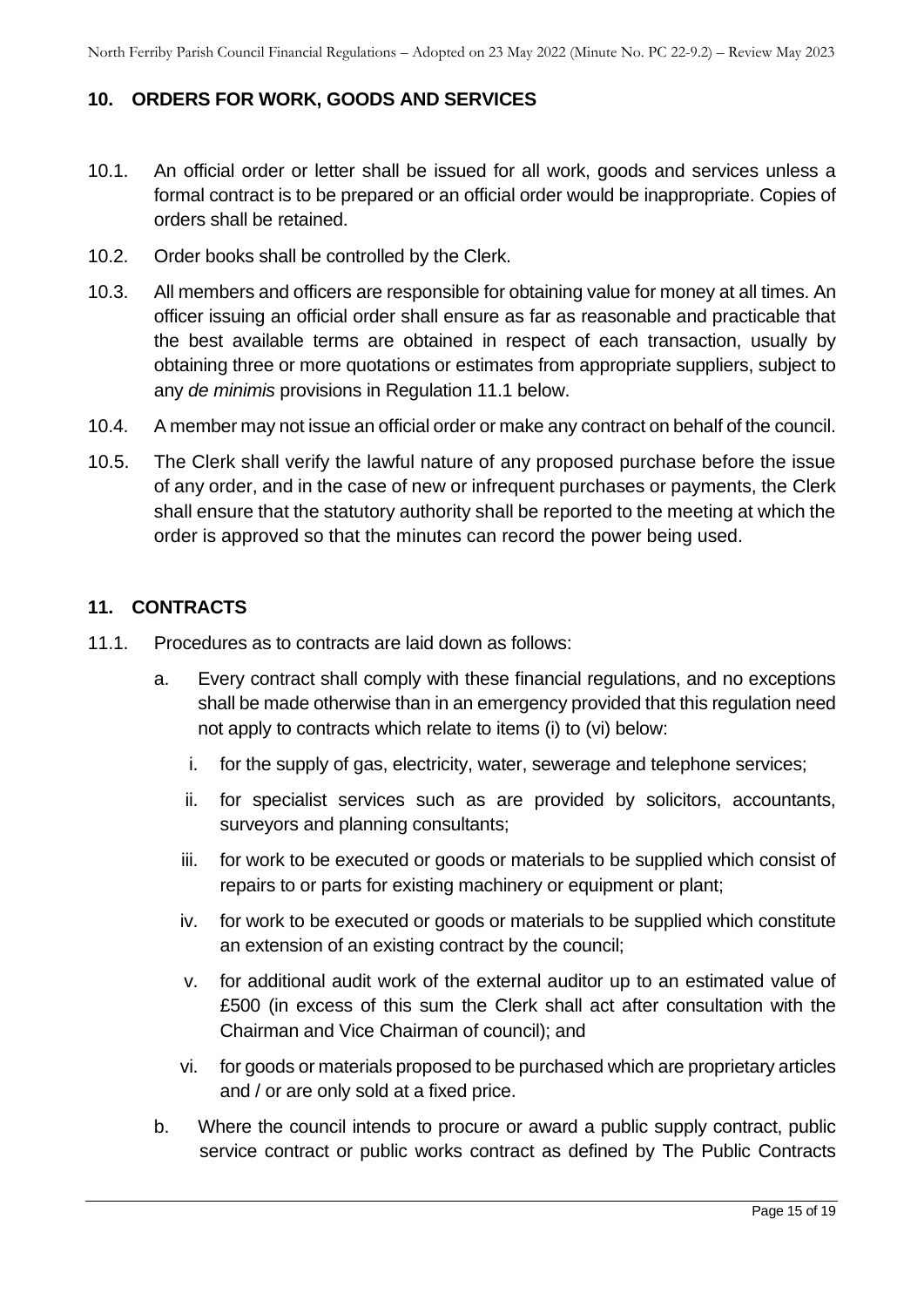Regulations 2015 ("the Regulations") which is valued at £25,000 or more, the council shall comply with the relevant requirements of the Regulations<sup>2</sup>.

- c. The full requirements of The Regulations, as applicable, shall be followed in respect of the tendering and award of a public supply contract, public service contract or public works contract which exceed thresholds (excluding VAT) in The Regulations set by the Public Contracts Directive 2014/24/EU (which may change from time to time) $3$ .
- d. When applications are made to waive financial regulations relating to contracts to enable a price to be negotiated without competition the reason shall be embodied in a recommendation to the council.
- e. Such invitation to tender shall state the general nature of the intended contract and the Clerk shall obtain the necessary technical assistance to prepare a specification in appropriate cases. The invitation shall in addition state that tenders must be addressed to the Clerk in the ordinary course of post. Each tendering firm shall be supplied with a specifically marked envelope in which the tender is to be sealed and remain sealed until the prescribed date for opening tenders for that contract.
- f. All sealed tenders shall be opened at the same time on the prescribed date by the Clerk in the presence of at least one member of council.
- g. Any invitation to tender issued under this regulation shall be subject to Standing Orders 18d, and shall refer to the terms of the Bribery Act 2010.
- h. When it is to enter into a contract of less than £25,000 in value for the supply of goods or materials or for the execution of works or specialist services other than such goods, materials, works or specialist services as are excepted as set out in paragraph (a) the Clerk shall obtain 3 quotations (priced descriptions of the proposed supply); where the value is below £5,000 and above £500 the Clerk shall strive to obtain 3 estimates. Otherwise, Regulation 10.3 above shall apply.
- i. The council shall not be obliged to accept the lowest or any tender, quote or estimate.
- j. Should it occur that the council, or duly delegated committee, does not accept any tender, quote or estimate, the work is not allocated and the council requires further pricing, provided that the specification does not change, no person shall be permitted to submit a later tender, estimate or quote who was present when the original decision making process was being undertaken.

<sup>&</sup>lt;sup>2</sup> The Regulations require councils to use the Contracts Finder website to advertise contract opportunities, set out the procedures to be followed in awarding new contracts and to publicise the award of new contracts <sup>3</sup> Thresholds currently applicable are:

a. For public supply and public service contracts over £213,477 (updated 1 Jan 2022)

b. For public works contracts over £5,336,937 (updated 1 Jan 2022)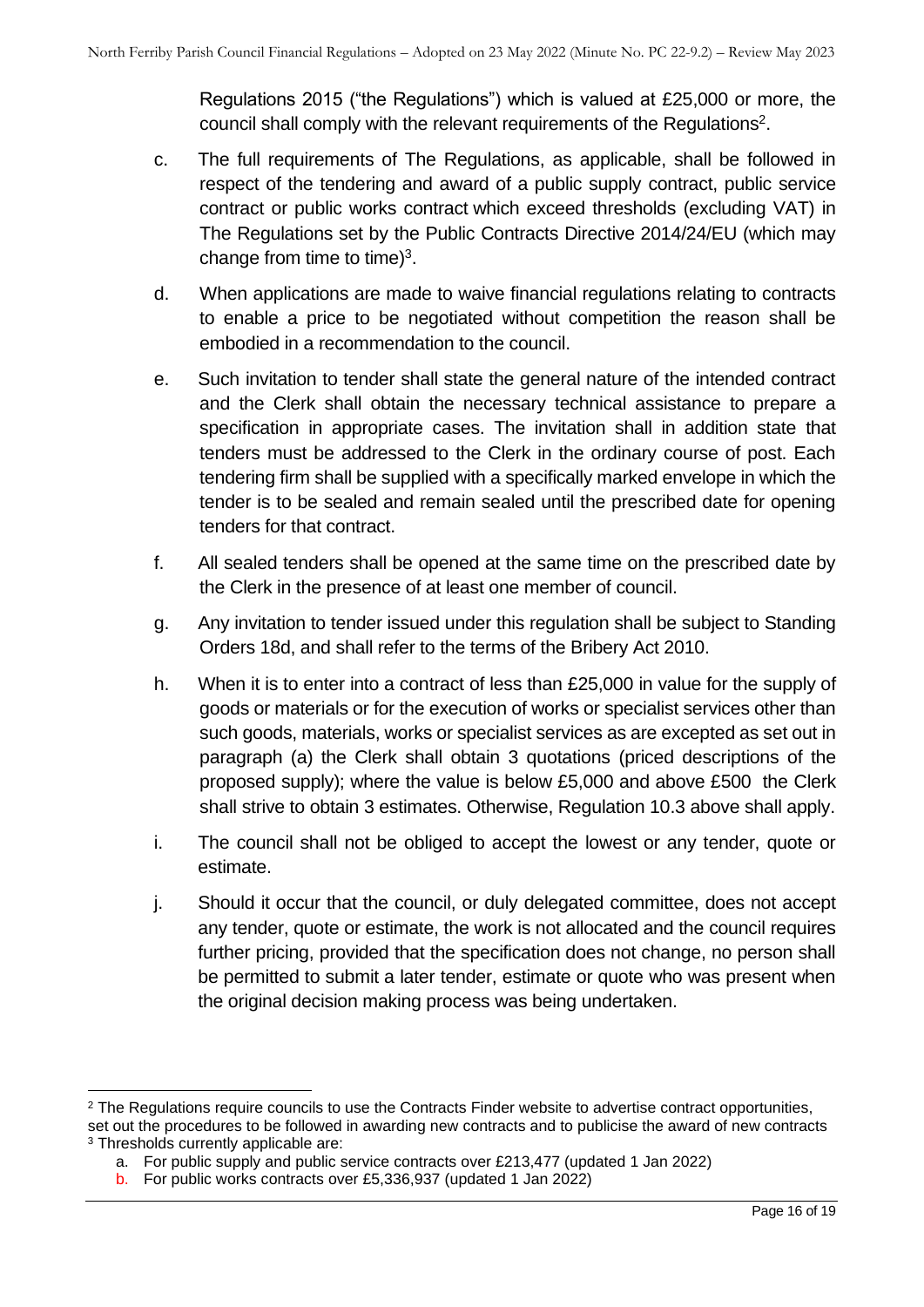# <span id="page-16-0"></span>**12. PAYMENTS UNDER CONTRACTS FOR BUILDING OR OTHER CONSTRUCTION WORKS (PUBLIC WORKS CONTRACTS)**

- 12.1. Payments on account of the contract sum shall be made within the time specified in the contract by the Clerk upon authorised certificates of the architect or other consultants engaged to supervise the contract (subject to any percentage withholding as may be agreed in the particular contract).
- 12.2. Where contracts provide for payment by instalments the Clerk shall maintain a record of all such payments. In any case where it is estimated that the total cost of work carried out under a contract, excluding agreed variations, will exceed the contract sum of 5% or more a report shall be submitted to the council.
- 12.3. Any variation to a contract or addition to or omission from a contract must be approved by the council and Clerk to the contractor in writing, the council being informed where the final cost is likely to exceed the financial provision.

# <span id="page-16-1"></span>**13. STORES AND EQUIPMENT**

- 13.1. The officer in charge of each section shall be responsible for the care and custody of stores and equipment in that section.
- 13.2. Delivery notes shall be obtained in respect of all goods received into store or otherwise delivered and goods must be checked as to order and quality at the time delivery is made.
- <span id="page-16-2"></span>13.3. Stocks shall be kept at the minimum levels consistent with operational requirements.

#### **14. ASSETS, PROPERTIES AND ESTATES**

- 14.1. The Clerk shall make appropriate arrangements for the custody of all title deeds and Land Registry Certificates of properties held by the council. The Clerk shall ensure a record is maintained of all properties held by the council, recording the location, extent, plan, reference, purchase details, nature of the interest, tenancies granted, rents payable and purpose for which held in accordance with Accounts and Audit Regulations.
- 14.2. No tangible moveable property shall be purchased or otherwise acquired, sold, leased or otherwise disposed of, without the authority of the council, together with any other consents required by law, save where the estimated value of any one item of tangible movable property does not exceed £250.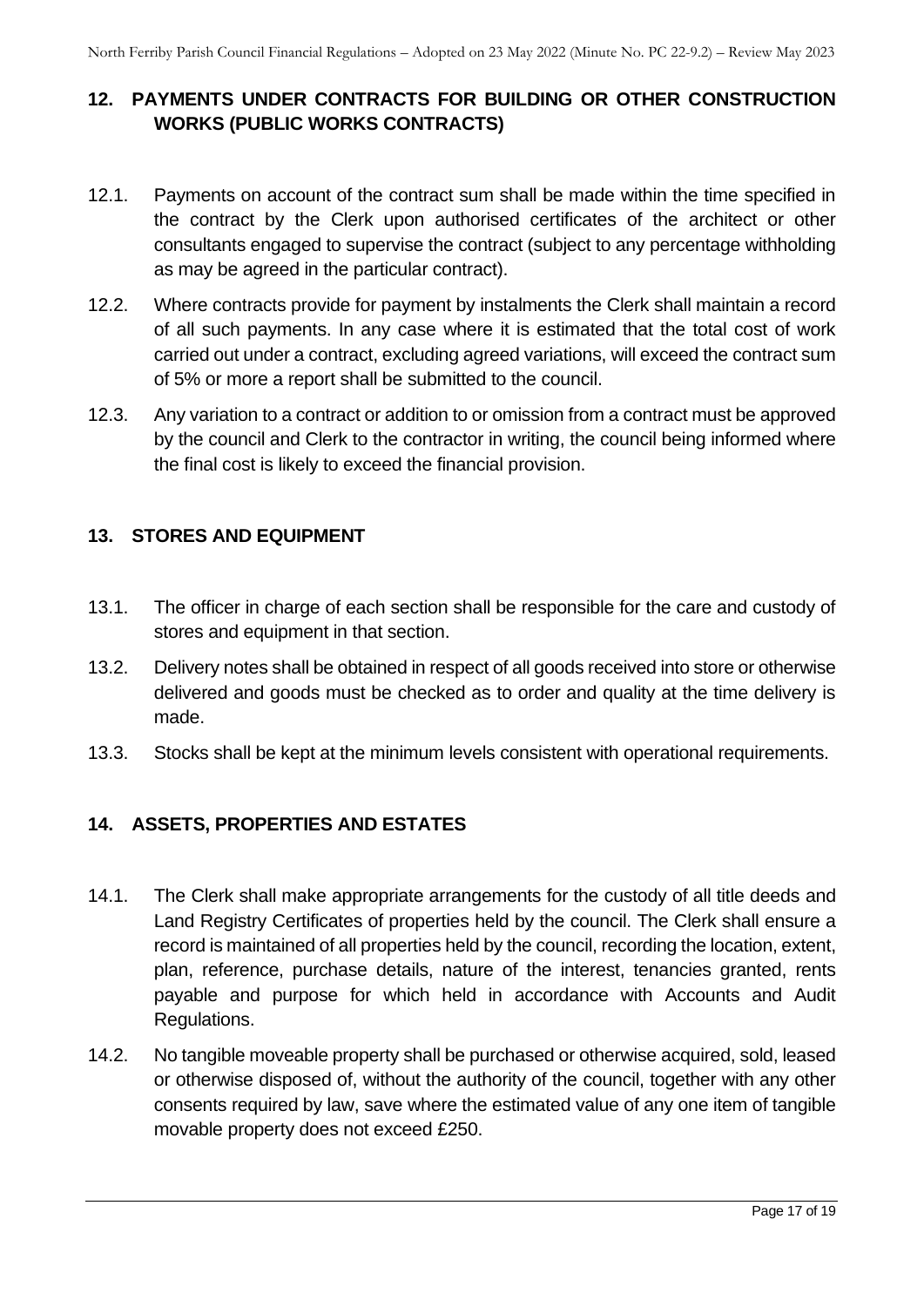- 14.3. No real property (interests in land) shall be sold, leased or otherwise disposed of without the authority of the council, together with any other consents required by law. In each case a report in writing shall be provided to council in respect of valuation and surveyed condition of the property (including matters such as planning permissions and covenants) together with a proper business case (including an adequate level of consultation with the electorate).
- 14.4. No real property (interests in land) shall be purchased or acquired without the authority of the full council. In each case a report in writing shall be provided to council in respect of valuation and surveyed condition of the property (including matters such as planning permissions and covenants) together with a proper business case (including an adequate level of consultation with the electorate).
- 14.5. Subject only to the limit set in Regulation 14.2 above, no tangible moveable property shall be purchased or acquired without the authority of the full council. In each case a report in writing shall be provided to council with a full business case.
- 14.6. The Clerk shall ensure that an appropriate and accurate Register of Assets and Investments is kept up to date. The continued existence of tangible assets shown in the Register shall be verified at least annually, possibly in conjunction with a health and safety inspection of assets.

# <span id="page-17-0"></span>**15. INSURANCE**

- 15.1. Following the annual risk assessment (per Regulation 17), the Clerk shall effect all insurances and negotiate all claims on the council's insurers.
- 15.2. The Clerk shall regularly review the risks, properties or vehicles which require to be insured and any alterations affecting existing insurances.
- 15.3. The Clerk shall keep a record of all insurances effected by the council and the property and risks covered thereby and annually review it.
- 15.4. The Clerk shall be notified of any loss liability or damage or of any event likely to lead to a claim and shall report these to council at the next available meeting.
- 15.5. All appropriate members and employees of the council shall be included in a suitable form of security or fidelity guarantee insurance which shall cover the maximum risk exposure as determined by the council, or duly delegated committee.